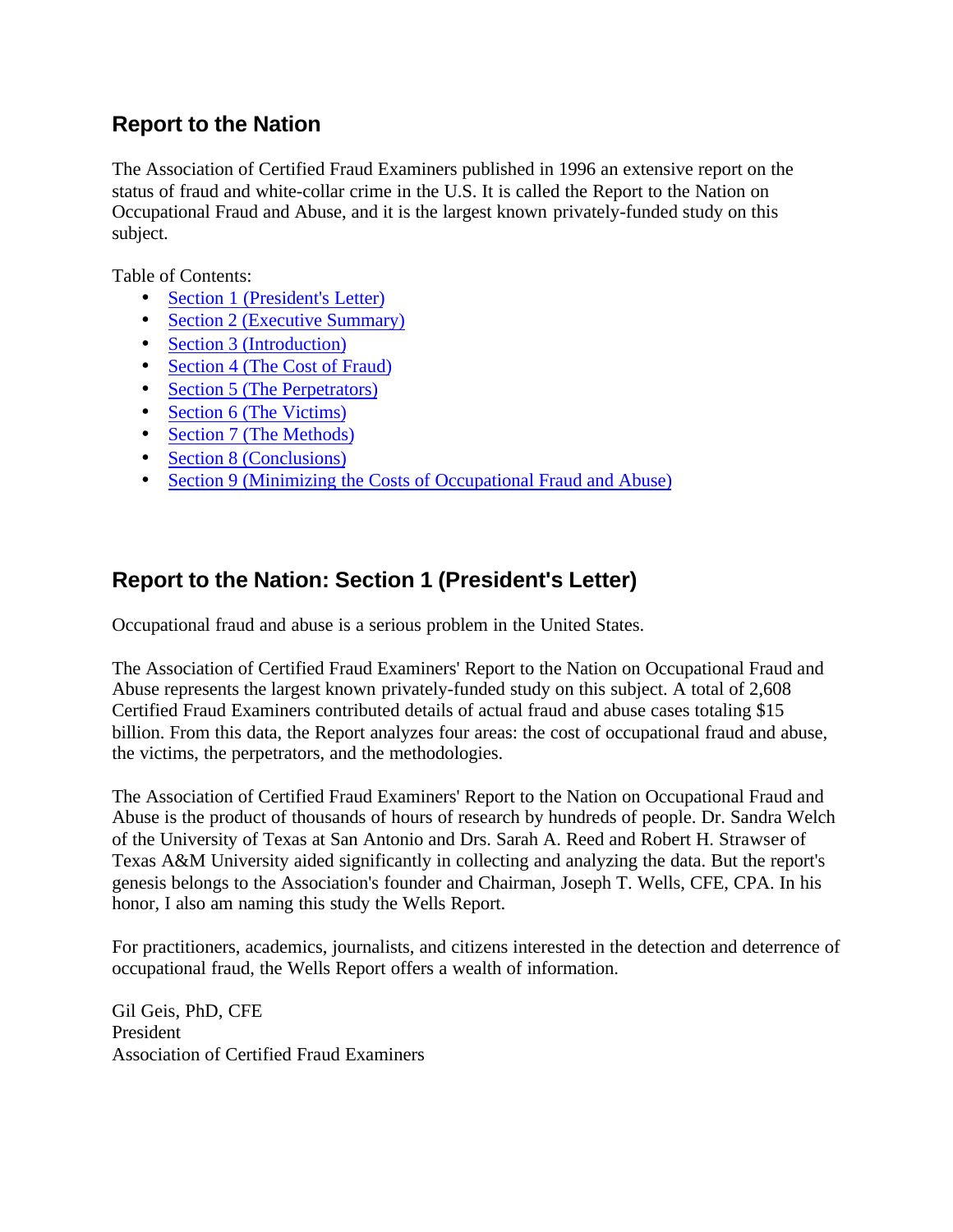# **Report to the Nation: Section 2 (Executive Summary)**

- The study covers \$15 billion in actual cases.
- Fraud and abuse costs employers an average of \$9 a day per employee.
- Fraud and abuse costs U.S. organizations more than \$400 billion annually.
- Men commit 75% of fraud and abuse cases.
- Small businesses are the most vulnerable.

## ø

The Association defines occupational fraud and abuse as: "The use of one's occupation for personal enrichment through the deliberate misuse or misapplication of the employing organization's resources or assets."

## Scope of Report:

The Report summarizes actual cases of fraud and abuse collected from the experience of 2,608 Certified Fraud Examiners (CFEs). The majority of these CFEs work for organizations where they are responsible for resolving allegations of occupational fraud, from inception to disposition. Collectively, they have investigated more than 1 million cases of criminal and civil fraud.

Certified Fraud Examiners gather evidence, take statements, write reports, testify to findings, and assist in the detection and prevention of fraud. The cases described in the Report...

- Occurred principally over the last 10 years
- Total \$15 billion in actual fraud and abuse losses
- Range from \$22 to \$2.5 billion

## ⊡

• Represent 12 different major industry groups, including government

The Cost of Occupational Fraud and Abuse:

The 2-1/2 year study also queried Certified Fraud Examiners on the cost, both direct and indirect, of occupational fraud and abuse. They estimate that...

- The average organization loses more than \$9 a day per employee to fraud and abuse.
- The average organization loses about 6% of its total annual revenue to fraud and abuse committed by its own employees.
- Fraud and abuse costs U.S. organizations more than \$400 billion annually.
- The median loss per case caused by males is about \$185,000; by females, about \$48,000.

# The Perpetrators:

The Report gathered personal information on employees, managers, and executives who committed occupational fraud and abuse. The findings show that...

- The typical perpetrator was a college-educated white male.
- Men committed nearly 75% of the offenses.
- Median losses caused by men were nearly four times those caused by women.
- Losses caused by managers were four times those caused by employees.
- Median losses caused by executives were 16 times those of their employees.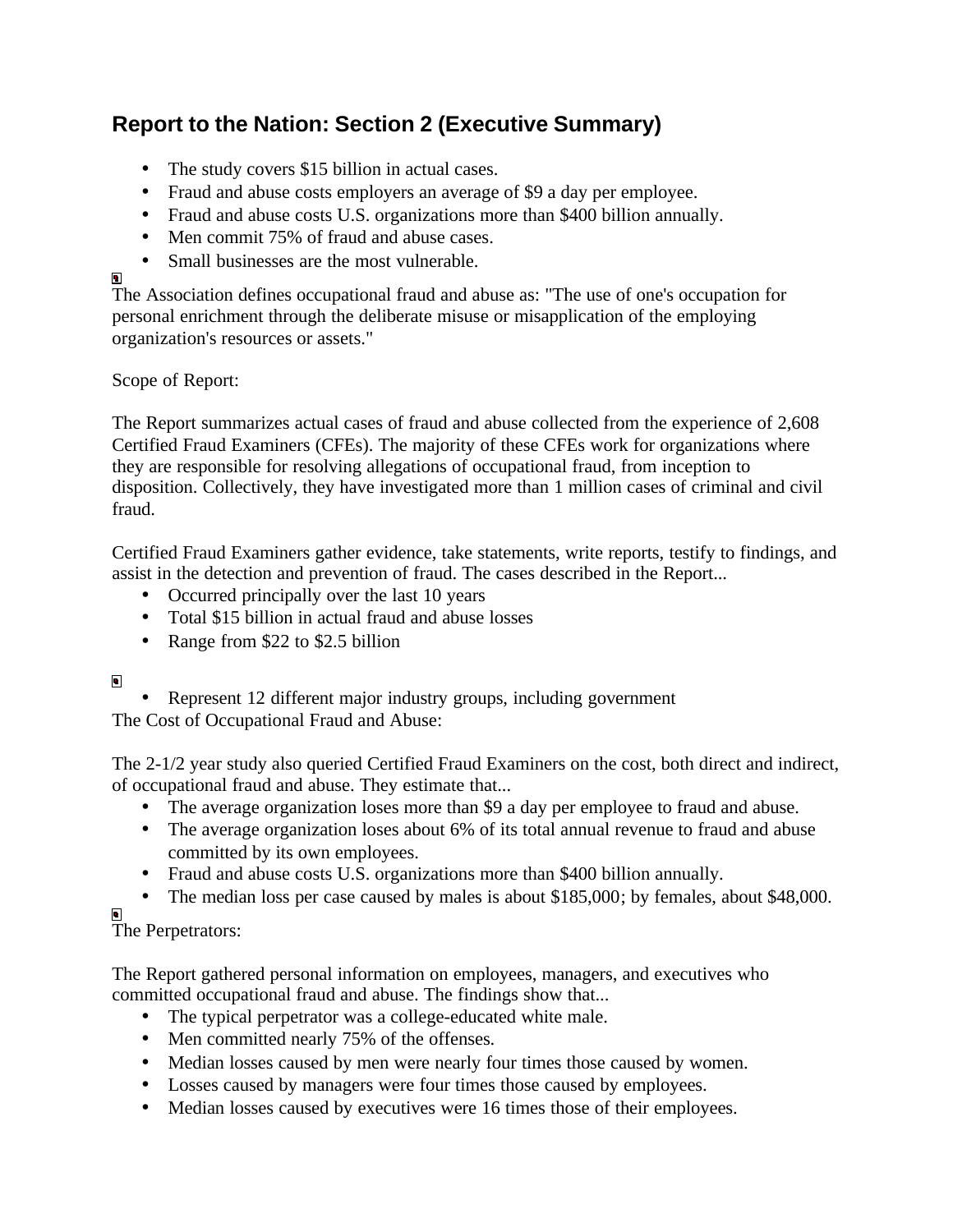The Victims:

The victims in the Report are organizations. The findings indicate that...

- The most costly abuses occurred in organizations with less than 100 employees.
- The education industry experienced the lowest median losses.
- The highest median losses occurred in the real estate financing sector.

The Methods:

Occupational fraud and abuses are divided into three main categories...

- Asset misappropriation
- Fraudulent statements
- Bribery and corruption

# **Report to the Nation: Section 3 (Introduction)**

The Association of Certified Fraud Examiners' Report to the Nation on Occupational Fraud and Abuse is the first study of its kind. This is not a random survey - the data presented in this Report is based solely on 2,608 cases. As a general rule, only more serious fraud and abuses are included. The information in this Report is for public consumption. A second Report, primarily for anti-fraud practitioners, will subsequently be released.

A survey, begun in 1993, collected comprehensive fraud case data from 2,608 Certified Fraud Examiners. 1,498 of these cases began after 1985. Fraud and abuse cases totaling \$15 billion over the last 10 years are covered in this Report. The largest fraud case in the study involves \$2.5 billion; the smallest, \$22...

• Case Study #98:

The 67-year-old owner of a savings and loan association diverted millions of dollars in corporate funds to cover his own bad investments. The final cost of the savings and loan fraud to taxpayers was \$2.5 billion.

- Case Study #1073:
	- A female bank teller, 24, pilfered \$22 from her cash drawer and originally claimed the money was due to "shortages." She later confessed.

Occupational fraud and abuse encompasses a wide variety of conduct by employees, managers, and principals of organizations ranging from pilferage to sophisticated investment swindles. Common violations include asset misappropriation, corruption, false statements, false overtime, petty theft and pilferage, use of company property for personal benefit, and payroll and sick time abuses. The key is that the activity...

- Is clandestine
- Violates the employee's fiduciary duties to the organization
- Is committed for the purpose of direct or indirect financial benefit to the employee
- Costs the employing organization assets, revenues, or reserves

Although this study is not the first to consider abusive and fraudulent employee behavior, it is the first to attempt to estimate its cost by polling experts in the field.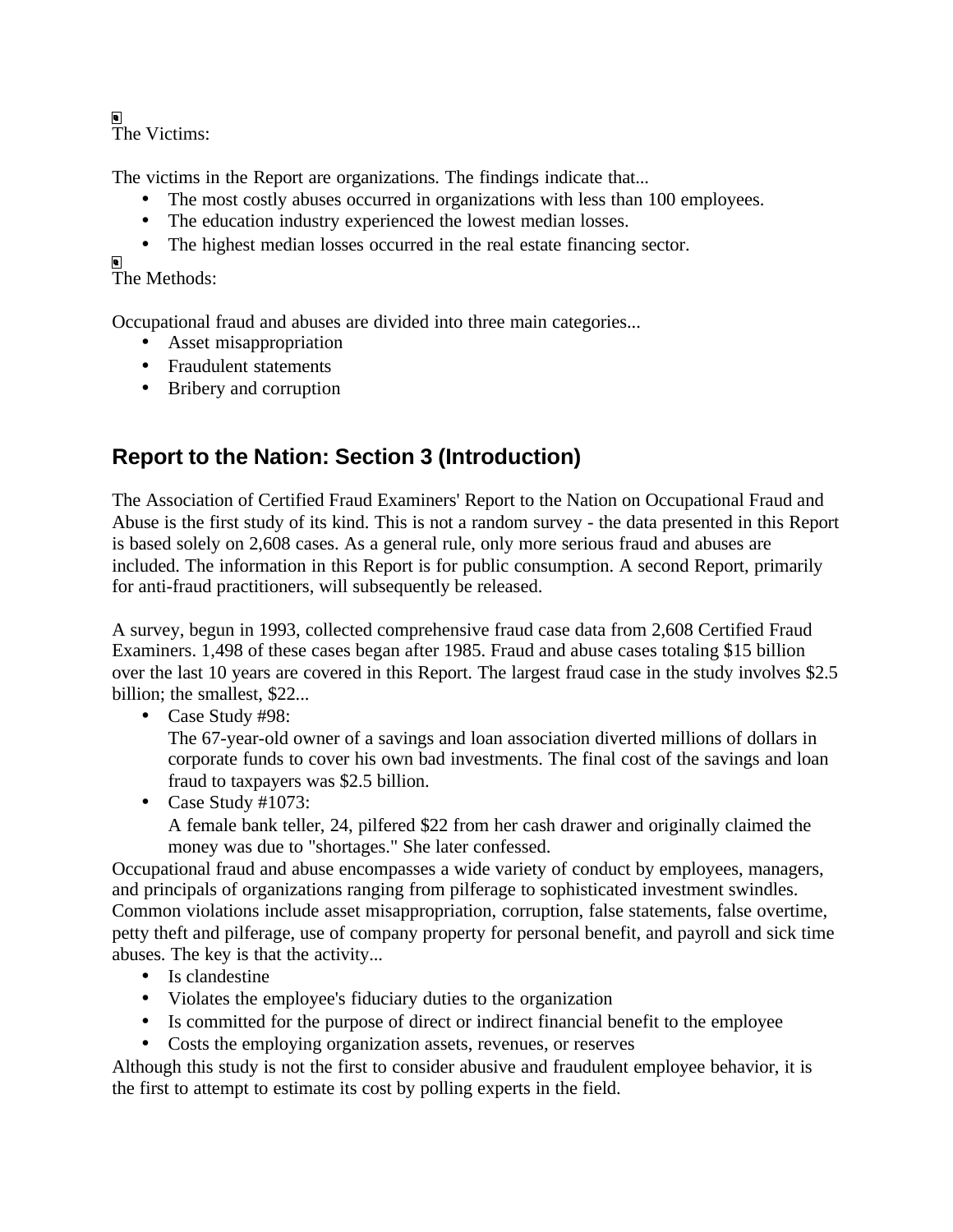Early related research includes a 1970 study by criminologist Donald Horning, who studied the attitudes of employees at an industrial plant. He discovered an informal system whereby a variety of company property was apt to be viewed as being of "uncertain ownership," particularly small, plentiful, and inexpensive materials, components, and tools. Pilfering such property often was regarded not as stealing, but as "taking things from the plant," and would not arouse feelings of guilt on the part of the employees.

In 1983, Richard Hollinger and John Clark surveyed 9,175 employees in three different industry segments. More than two-thirds of the respondents admitted counterproductive behavior at some level, while approximately one-third admitted they had stolen company property, such as supplies or merchandise on the job.

In a 1992 survey, Employee Theft on the Rise, Judith Edgerton studied more than 1,000 supermarkets and found that the average amount of theft alone, excluding abuse, rose from \$44.72 per employee in 1989 to \$168.48 in 1992 - an increase of 376%.

In 1992, James Patterson and Peter Kim studied employee "abuses" as a part of a larger research project. They concluded that half of American workers believe that the way to get ahead is through "politics and cheating."

The Ethics Resource Center's 1994 study, Ethics in American Business: Policies, Programs, and Perceptions, concluded that two of the most common types of transgressions observed by employees were lying on reports or falsifying records (41%), and stealing and theft (35%).

The Association of Certified Fraud Examiners' Report to the Nation on Occupational Fraud and Abuse has four goals...

- Summarize the opinion of experts on the percentage and amount of organizational revenue lost to all forms of occupational fraud and abuse
- Examine the characteristics of the employees who commit occupational fraud and abuse
- Determine what kinds of organizations are victims of occupational fraud and abuse
- Categorize the ways in which serious fraud and abuse occurs

## **Report to the Nation: Section 4 (The Cost of Fraud)**

- Organizations lose 6% of annual revenue to fraud and abuse.
- Fraud and abuse costs U.S. organizations more than \$400 billion annually.
- The average organization loses more than \$9 a day per employee to fraud and abuse.

In the U.S., estimates of the cost of fraud vary widely. No comprehensive national studies have been conducted to empirically measure the economic effects of fraud and abuse. Numerous professionals have opined on the subject. For example, in 1974, the U.S. Chamber of Commerce estimated that the cost of white-collar crime is not less than \$40 billion. The U.S. General Accounting Office estimated that, in 1995, fraud and abuse consumed about 10% (\$100 billion) of the \$1 trillion expenditures for the nation's health care. For years, many experts have placed the approximate cost of fraud alone at \$200 billion annually.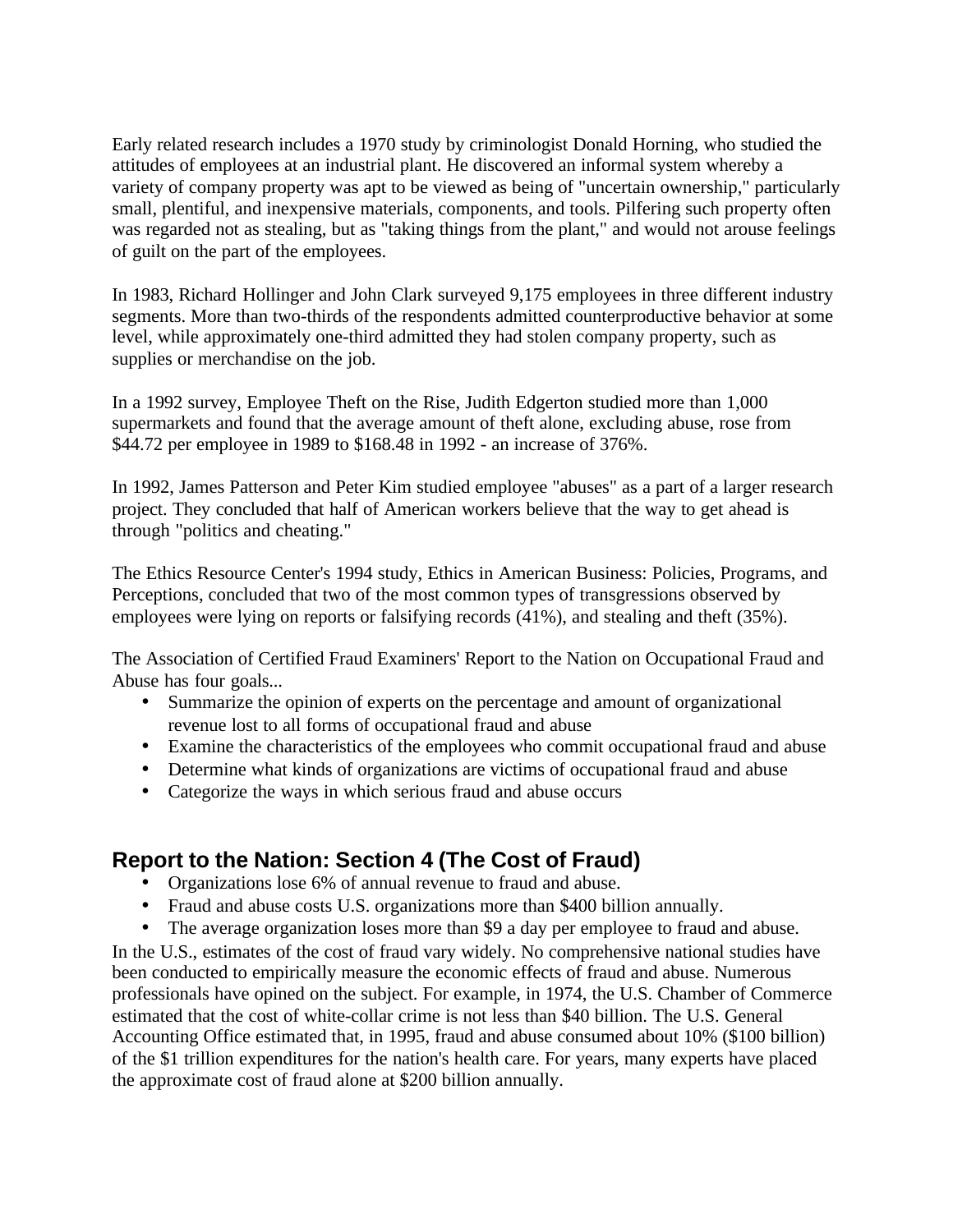The cost of fraud and abuse is so difficult to quantitatively measure because (1) not all fraud and abuse is uncovered; (2) of that uncovered, not all is reported; (3) incomplete information is gathered in some reported fraud cases; (4) that information which is gathered often is not distributed to management or the authorities; and (5) civil or criminal action often is not taken against the perpetrator(s) of fraud.

The Cost of Fraud to Organizations:

Certified Fraud Examiners estimate that, within their own companies, fraud and abuse accounts for about six cents on each dollar of annual revenue. They conclude that other organizations lose a similar amount.



A total of 124.9 million civilians were employed in the U.S. in 1995. For 1996, that number is estimated at 126.6 million. The estimated 1995 and 1996 Gross Domestic Products are estimated at around \$7 trillion. Based on these figures, U.S. organizations lose over \$400 billion to occupational fraud and abuse. The amount per employee per day attributable to fraud and abuse (based on a 365-day year) is more than \$9.

In addition to the direct economic loss to the organization from fraudulent or abusive behavior, there are indirect costs to be considered: the loss of productivity from hiring and firing abusive employees, legal action, increased unemployment, government intervention, and other hidden costs of fraud and abuse. As a result, researchers are left with indirect choices of how to measure the cost of fraud and abuse. In this particular study, the following methodology was adopted...

- CFEs were asked to estimate, based upon their industry knowledge, the percentage of annual revenue lost to fraud and abuse in the average organization.
- They were then asked to estimate the percentage of annual revenue lost to fraud and abuse in their own organizations over the last 12 months.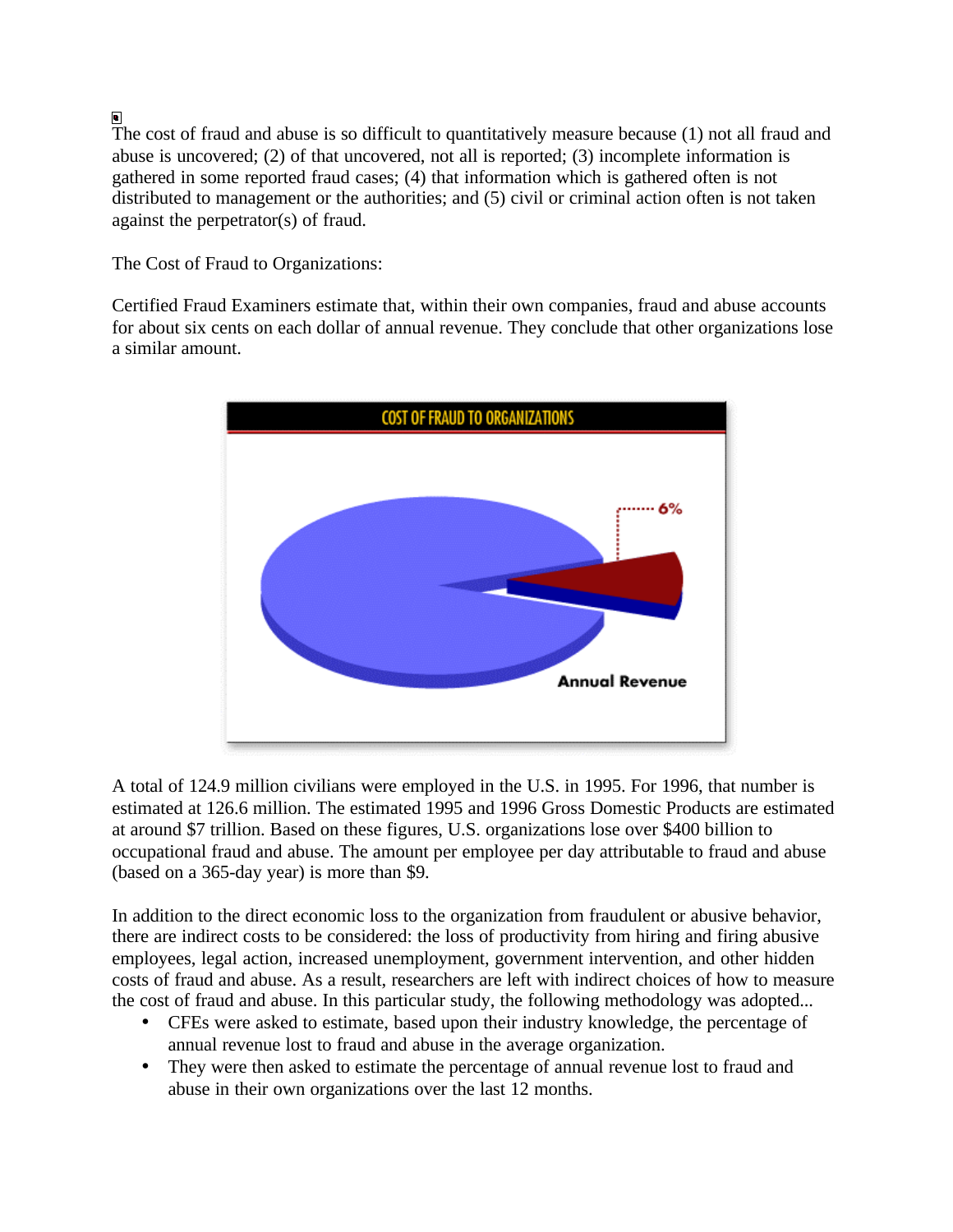• The two estimates were compared for statistical differences. In each case, the median was 6% of revenues.

Experts conclude that most U.S. companies suffer similar losses. However, in interpreting these costs, the following observations should be considered...

- Organizations are already paying for the economic losses from fraud and abuse as a part of their total operating costs.
- Because abuse is seen by many employees as an informal employment benefit, some sociologists have even suggested chronic pilferage and certain other abuses might actually have a positive effect on morale, and therefore increase productivity.
- Much abuse is silently condoned in organizations. It is not restricted to the rank and file; indeed, one study reflected that 62% of inventory shrinkage caused by employees was committed by company supervisors.

# **Report to the Nation: Section 5 (The Perpetrators)**

- Losses from fraud caused by managers and executives were 16 times greater than those caused by non-managerial employees.
- Losses caused by men were four times those caused by women.
- Losses caused by perpetrators 60 and older were 28 times those caused by perpetrators 25 or younger.
- Losses caused by perpetrators with post-graduate degrees were more than five times

 $\blacksquare$ 

greater than those caused by high school graduates.

The Report asked respondents to detail characteristics of occupational fraud perpetrators. The data that follows analyzes the perpetrators by position in the organization, gender, age, marital status, and education.

Position in the Organization:

The data indicates that about 58% of the reported fraud and abuse cases were committed by nonmanagerial employees, 30% by managers, and 12% by owner/executives. However, the median losses caused by non-managerial employees were significantly lower than those caused by managers and executives.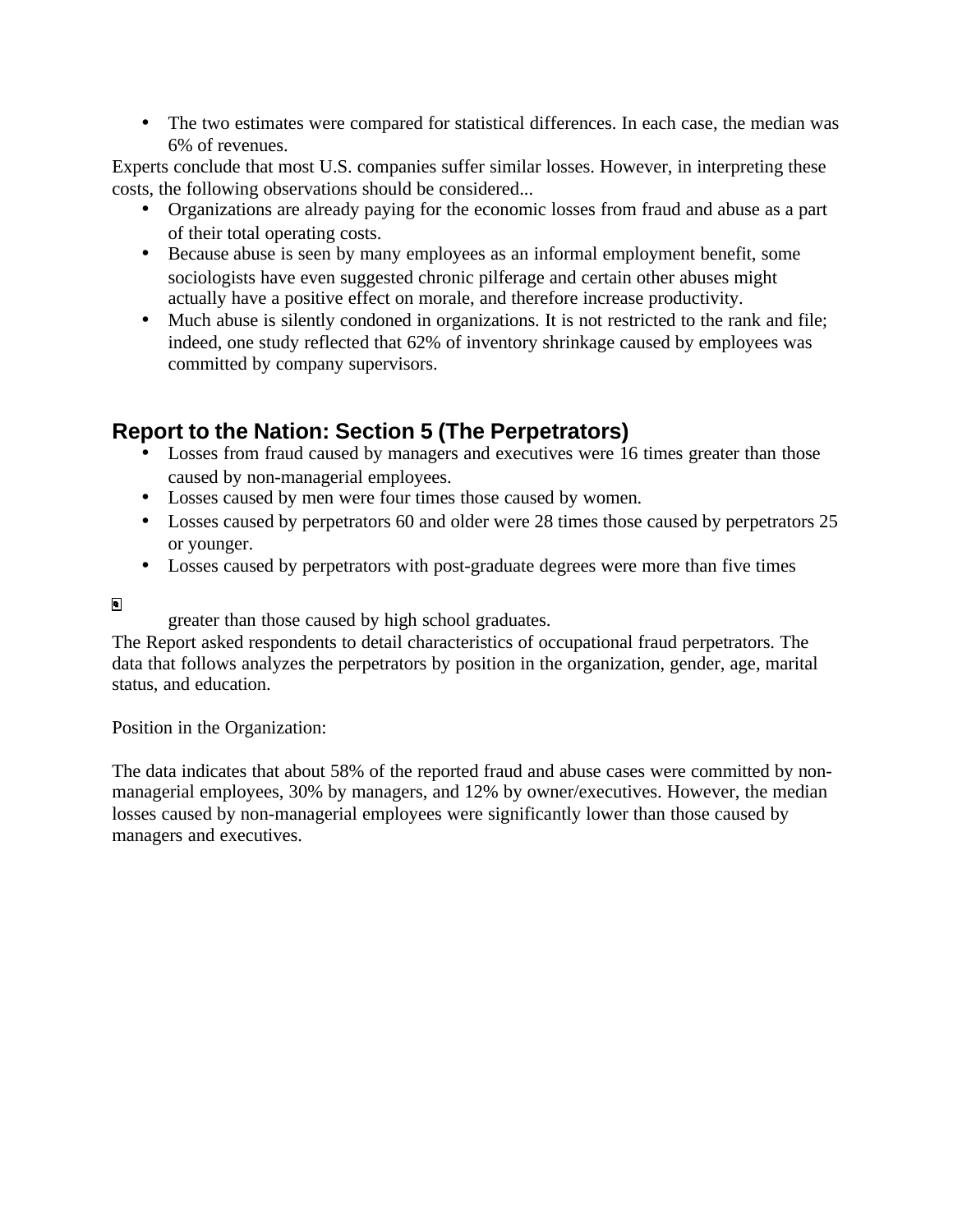

• Case Study #1932:

Six executives of a family-owned electronics company pocketed more than \$100 million by selling overvalued company stock. The company's earnings and profits had been significantly overstated through false financial statements prepared by the family

 $\blacksquare$ 

members. Median Loss by Position:

Median losses caused by non-managerial employees were \$60,000; by managers, \$250,000; and by owner/executives, \$1 million. The loss differences are attributable primarily to the amount of financial control exercised in each position; those in the highest positions have the greatest access to company funds and assets.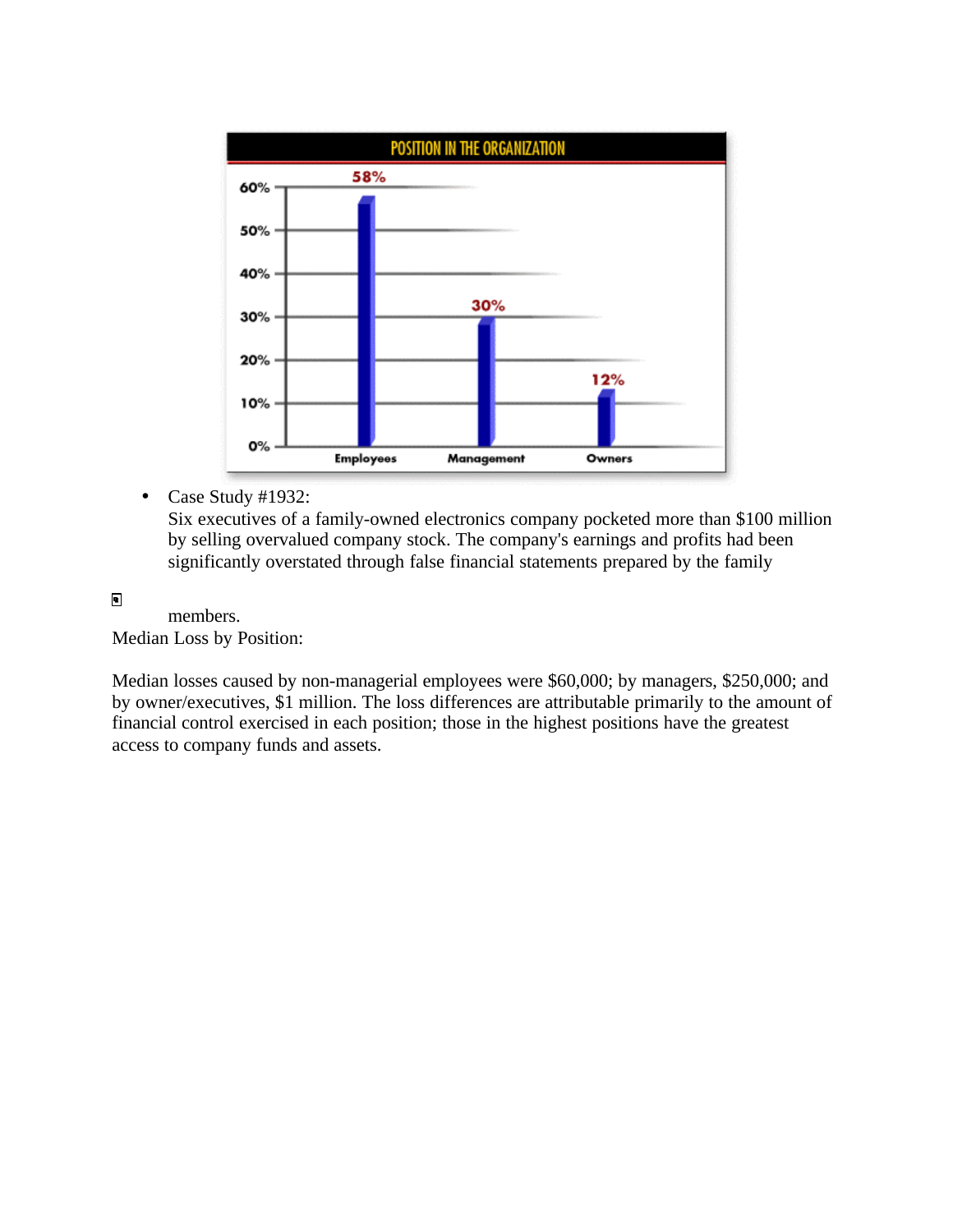

• Case Study #1711:

The acting director of admissions for a university knew his job was only temporary. To enhance his resume, he created the necessary fake transcripts to "award" himself a

 $\blacksquare$ 

degree. Median Loss by Gender:

The median loss per case caused by males (\$185,000) was nearly four times that caused by females (\$48,000).

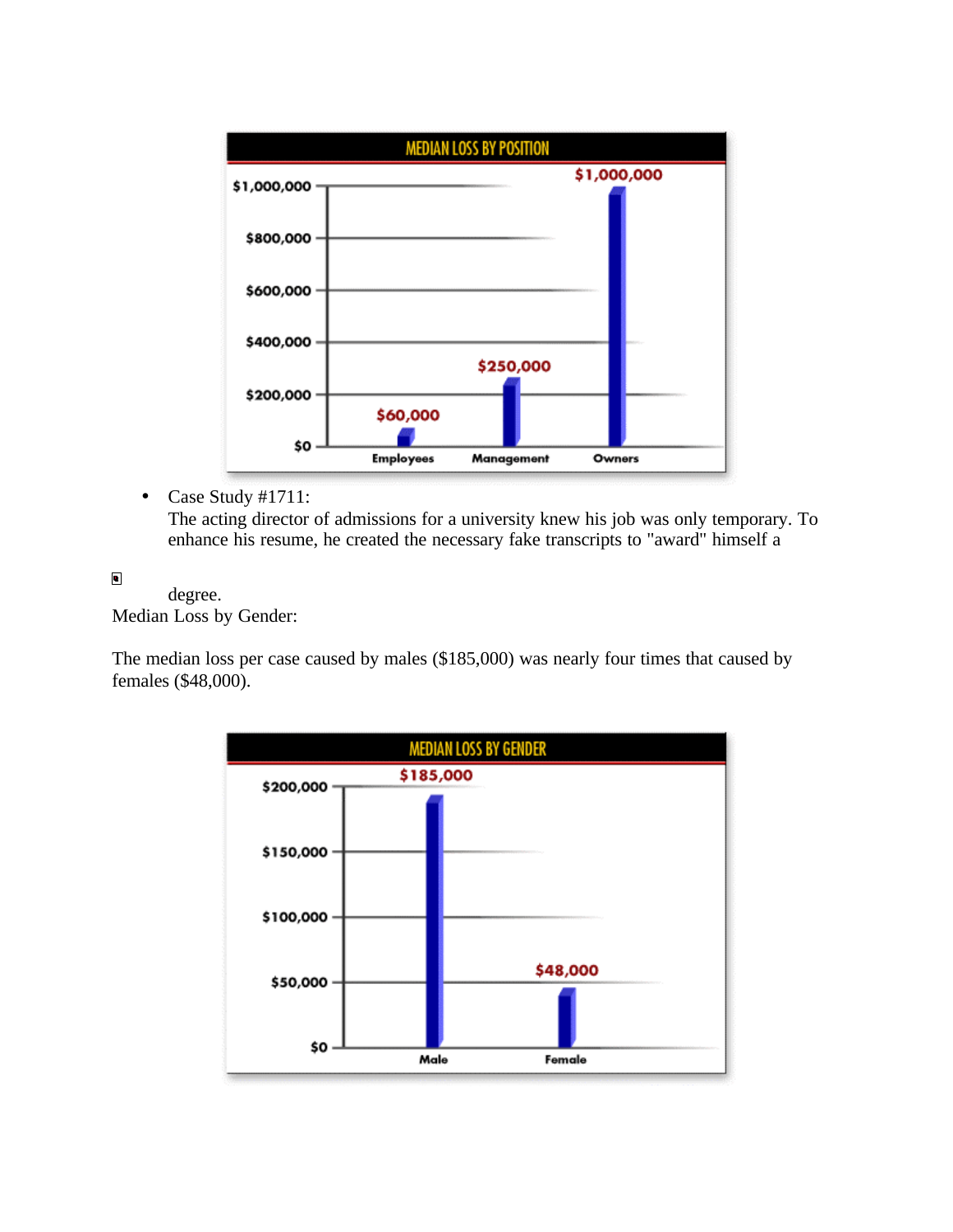• Case Study #1401:

A male bookkeeping employee of one company knew how busy the boss was at certain times. The employee always presented a stack of checks for the boss' signature during one of those busy times. The employee regularly slipped in an extra check for himself,

#### $\blacksquare$

which the boss would sign in haste. This oversight cost the company \$150,000. Median Loss by Age:

Perpetrators younger than 25 cause median losses of about \$12,000, while those caused by employees 60 and older are 28 times greater, or about \$346,000. Older employees tend to occupy higher-ranking positions and therefore generally have greater access to company assets.



• Case Study #1440:

A 48-year-old manager was very partial to one of his company's outside consultants. The manager ultimately suggested that the consultant, in addition to his regular billing, submit occasional fictitious bills to the company. The manager would then approve them for payment. Together the twosome split \$300,000 of the company's money.

• Case Study #2418: A 78-year-old real estate financier was in default on several multimillion-dollar bank loans. To forestall bankruptcy, the financier stole \$1.3 million from his partners in several

## $\blacksquare$

other real estate projects and used the money to catch up on his past-due payments. Median Loss by Marital Status:

Married employees commit the greatest number of fraud and abuse cases and cause the highest median losses.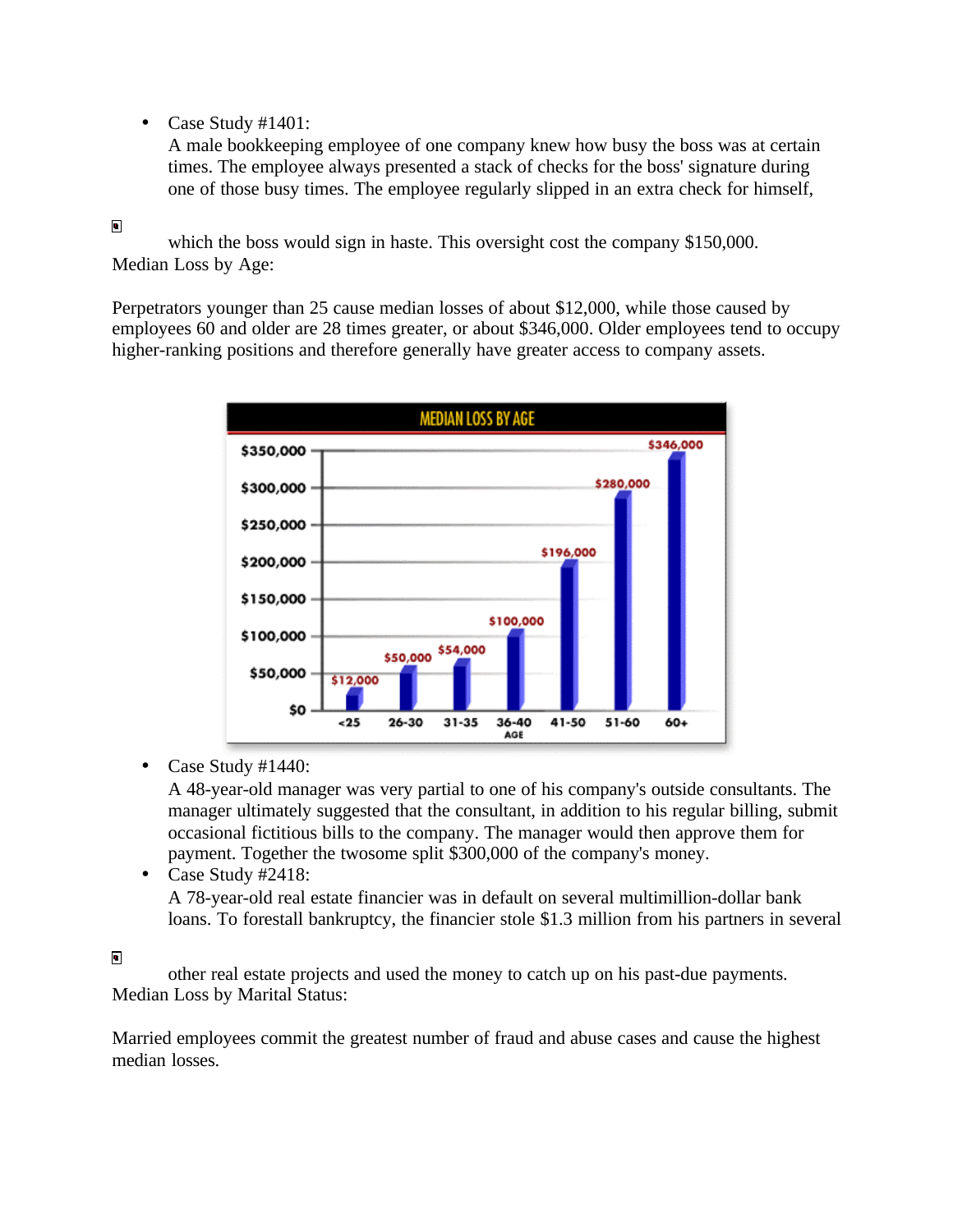

• Case Study #2019:

A married buyer for one company convinced his superiors that business supplies purchased from three particular vendors were better than anything on the market. But the buyer's judgment was clouded by the fact that these vendors together had paid him

 $\blacksquare$ 

\$250,000 in kickbacks to buy their goods. Median Loss by Education:

There is a linear relationship between education and median losses due to fraud and abuse. Generally, those with more education occupy higher positions in their organizations and therefore have more access to company funds and assets.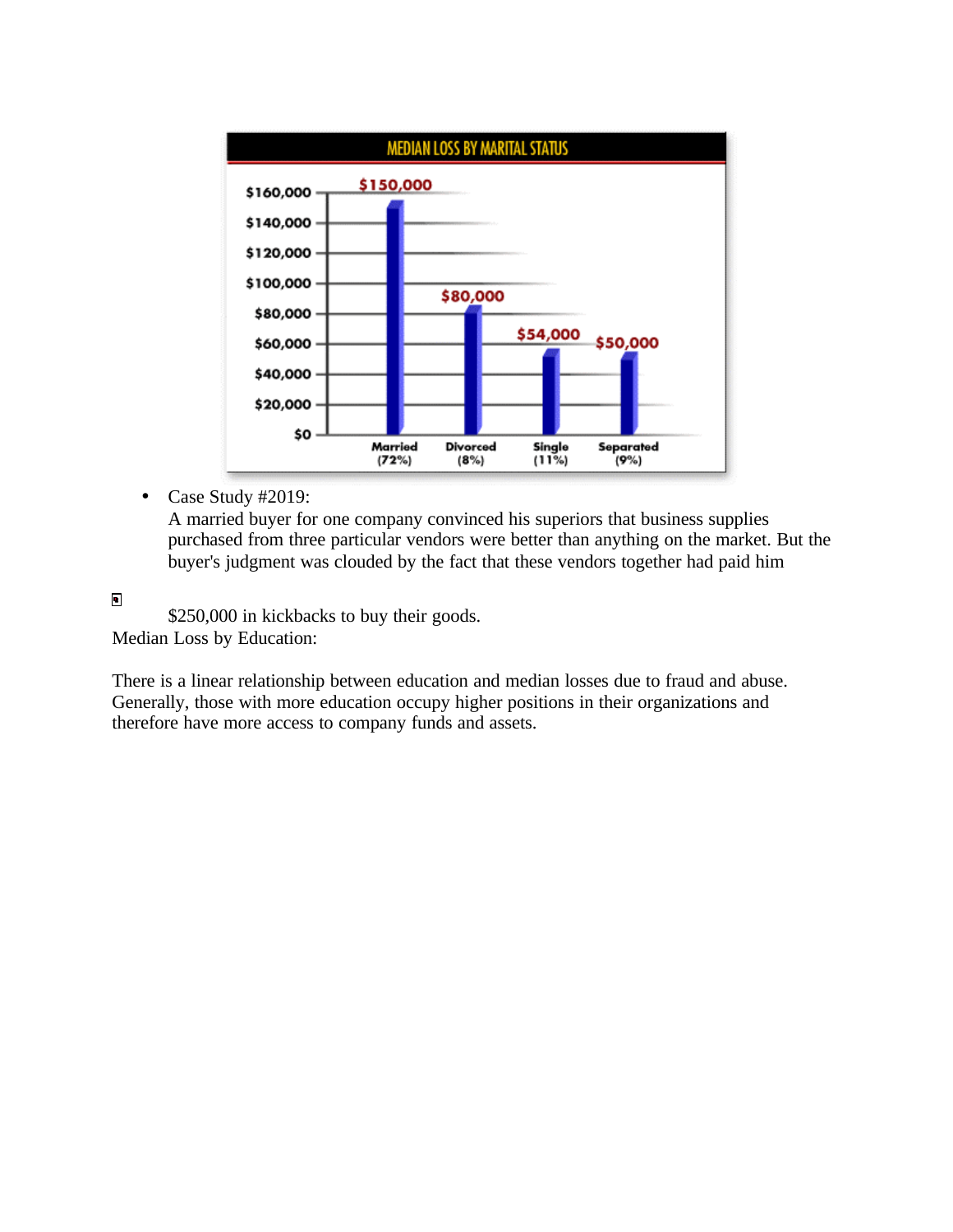

• Case Study #2389:

A high school graduate and government employee once used her government credit card for personal purchases in an emergency. When no one detected her action, the employee charged another \$4,500 in personal items to Uncle Sam.

• Case Study #1842:

The director of taxation for a large company, who had a post-graduate degree, conspired with a partner of one of the company's "Big Six" auditors. Together, the two set up a shell corporation controlled by the director's wife. They paid the shell \$1 million in bogus billings over three years.

## **Report to the Nation: Section 6 (The Victims)**

- Companies with 100 or fewer employees were the most vulnerable to fraud and abuse.
- The real estate financing industry suffered the largest losses.
- The education industry suffered the smallest losses.

▣ Median Loss by Industry:

Respondents were asked to provide descriptive data on the organizations which were victims of occupational fraud and abuse. These organizations were divided into 12 different industries. The large median losses in the real estate financing segment are due primarily to the savings and loan problems of the late 1980s.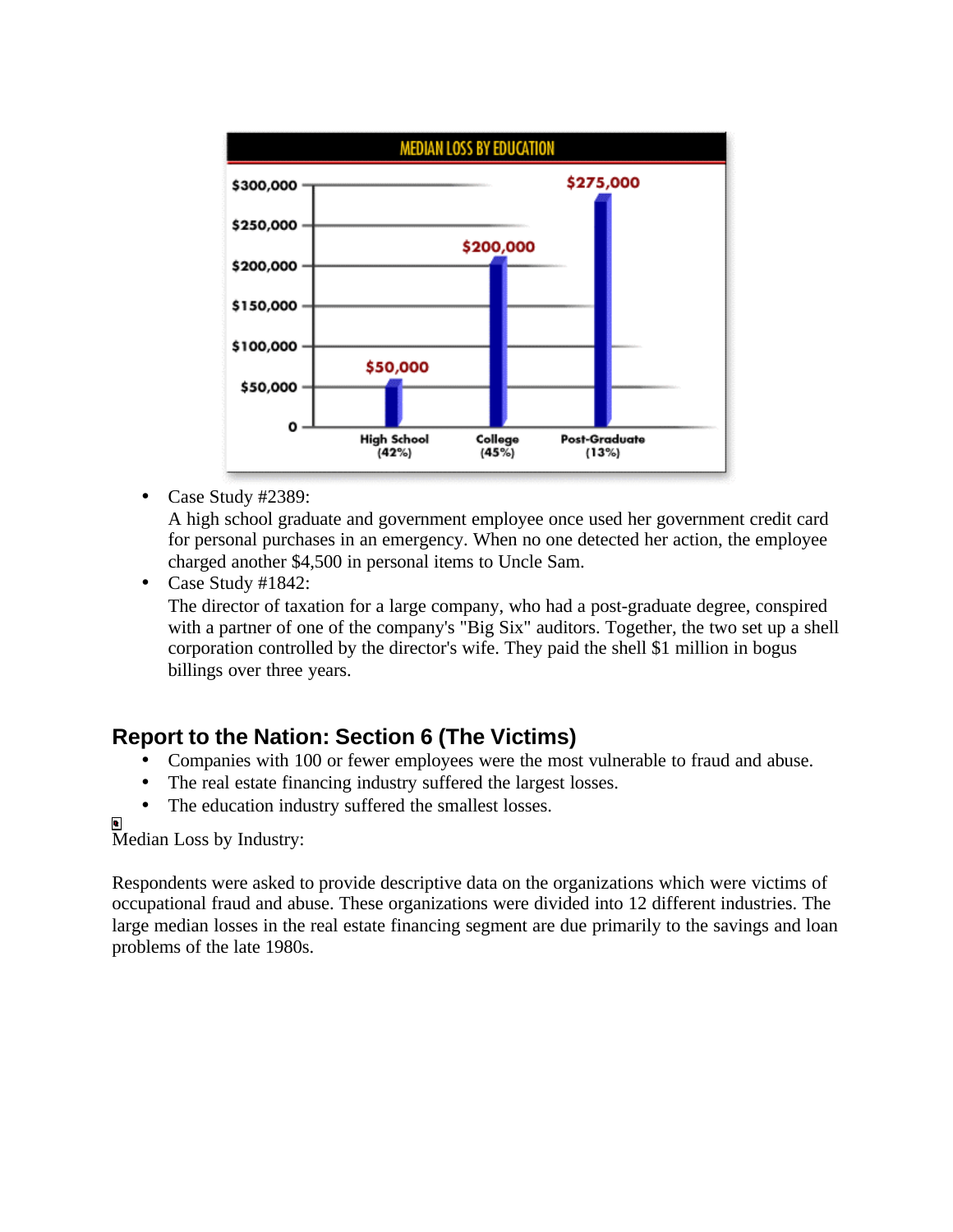

• Case Study #15:

The purchasing manager and another employee cost a manufacturing company \$2.8 million. They conspired with one of the company's suppliers to send bills to the company for products never delivered. The manager and his employee would approve the fake

 $\blacksquare$ 

invoices for payment. The trio then split the money evenly. Median Loss Per Number of Employees:

The study gathered information on the size of the defrauded organization by number of employees. The median loss for organizations with 100 or fewer employees (\$120,000) was nearly the same as that for organizations with more than 10,000 employees (\$126,000). On a per capita basis, however, small organizations suffered the largest losses.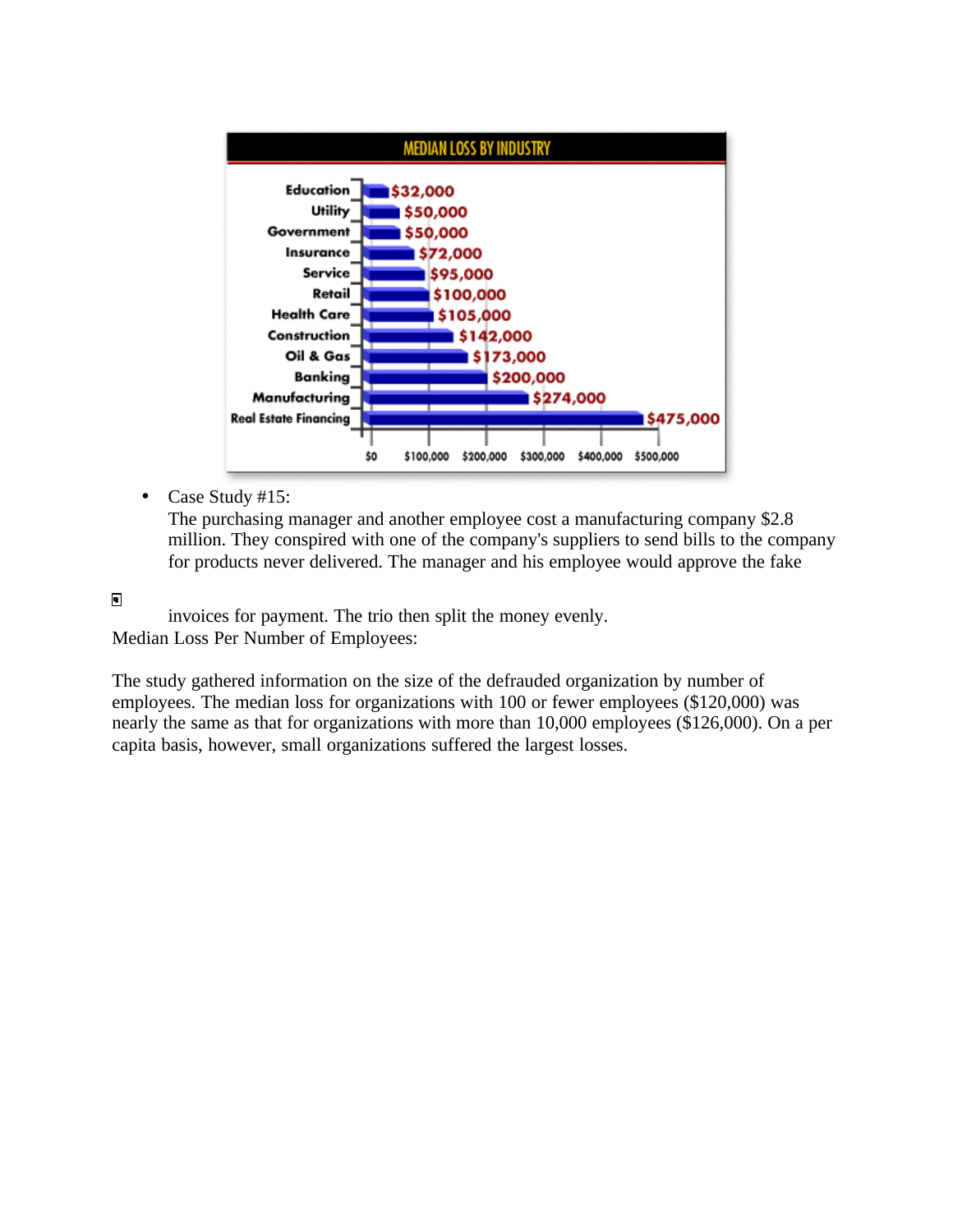

• Case Study #1515:

A bookkeeper in a four-person legal office wrote 22 checks to herself and forged a partner's signature, eventually stealing \$186,000. Her fraud was discovered shortly after she resigned. The law partner later learned that she had two prior embezzlement convictions and had served four years in prison before coming to work for him. After she resigned from the law office, she went on to steal from two more employers.

• Case Study #1090:

The accounts payable supervisor for a 5,000-employee oil and gas refining company embezzled \$639,000. He established his own outside company and approved fake invoices for his phony operation.

• Case Study #2541:

One college athletic director believed he was underpaid, so he made up the difference elsewhere. Since total attendance at the college's athletic events was one measure of his compensation, the athletic director generously "padded" those figures to show a much higher attendance. He got an extra \$120,000.

## • Case Study #1969:

One company was in the home repair business. They didn't know it, but so was one of their employees. He used \$10,000 of the company's supplies and equipment to do his own remodeling jobs, pocketing the profits himself.

• Case Study #1819:

A degreed male, 32, started a software company using his employer's time, equipment, and facilities. His employer, also a software company owner, discovered that the employee even demonstrated his own products to the company's customers. Ultimately, the employee diverted \$500,000 in business away from his employer.

## **Report to the Nation: Section 7 (The Methods)**

• Asset misappropriation accounted for more than four out of five offenses.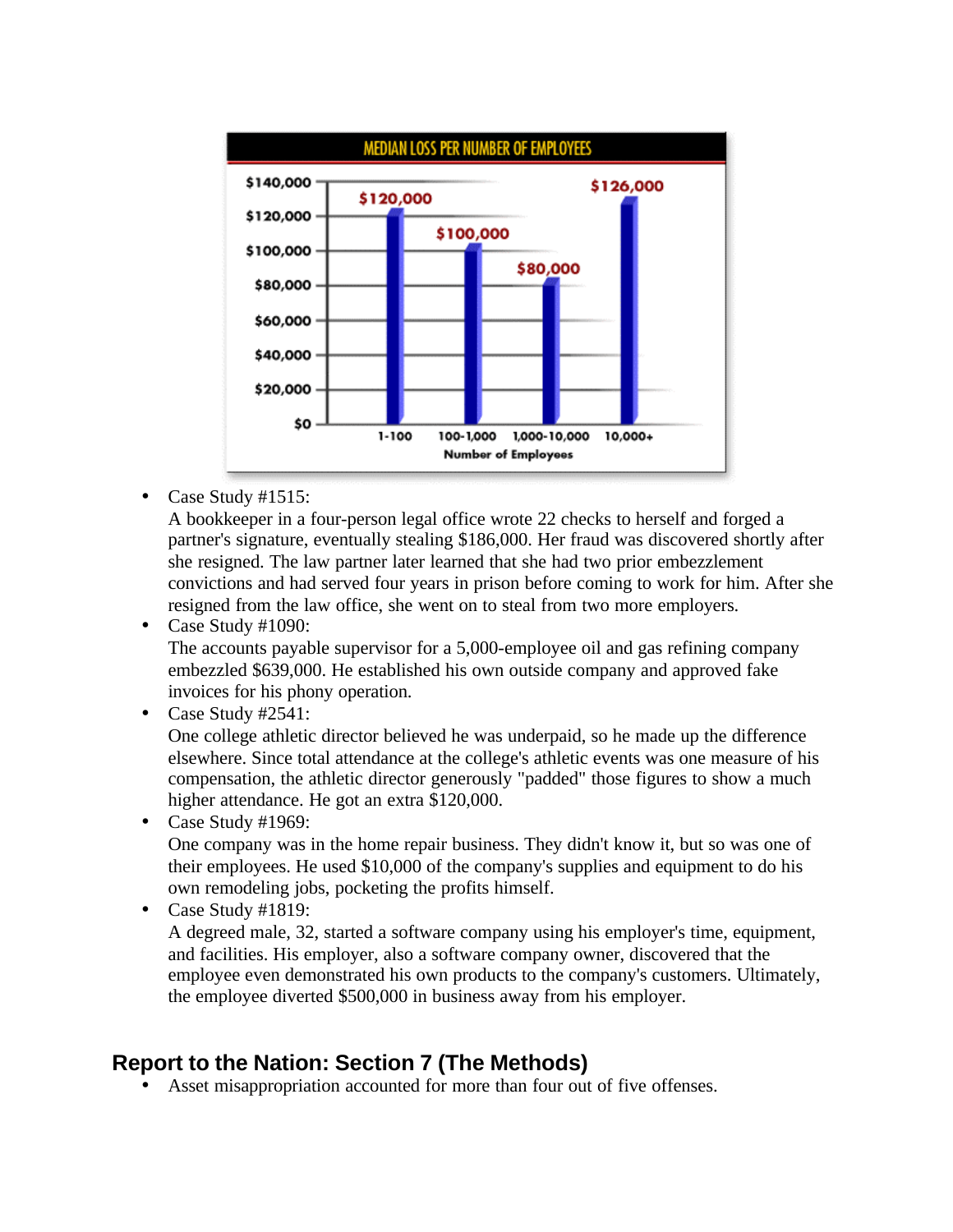• Bribery and corruption constituted about 10% of offenses.

## $\blacksquare$

• Fraudulent statements were the smallest category of offense.

The Report classifies the numerous methodologies used by employees to commit occupational fraud and abuse. Occupational fraud and abuse can be divided into three broad categories: asset misappropriation, corruption, and fraudulent statements.

## Asset Misappropriation:

Asset misappropriation was by far the most common form of occupational fraud, constituting more than four out of five reported offenses. Assets are misappropriated either directly or indirectly for the employee's benefit.

Although any tangible asset can be misappropriated, certain assets are more susceptible than others. Transactions involving the organization's cash and checking accounts were far more common than all other asset misappropriations combined. Other susceptible assets include inventory, supplies, equipment, and information.

## Corruption:

Black's Law Dictionary defines corruption as "the act of an official or fiduciary person who unlawfully and wrongfully uses his station or character to procure some benefit for himself or for another person, contrary to duty and the rights of others." Corruption, in the sense of occupational fraud, usually involves an executive, manager, or employee of the organization in collusion with an outsider. There are four principal types of corruption: bribery, illegal gratuities, conflicts of interest, and economic extortion. Corruption accounted for about 10% of occupational fraud cases.

## Fraudulent Statements:

Fraudulent statements is the third broad category of occupational fraud. These statements, in order to meet the definition of occupational fraud, must bring direct or indirect financial benefit to the employee. Although all fraud involves "fraudulent statements," this category is limited to two sub-categories: fraudulent financial statements and all others. Fraudulent statements accounted for about 5% of all occupational fraud cases.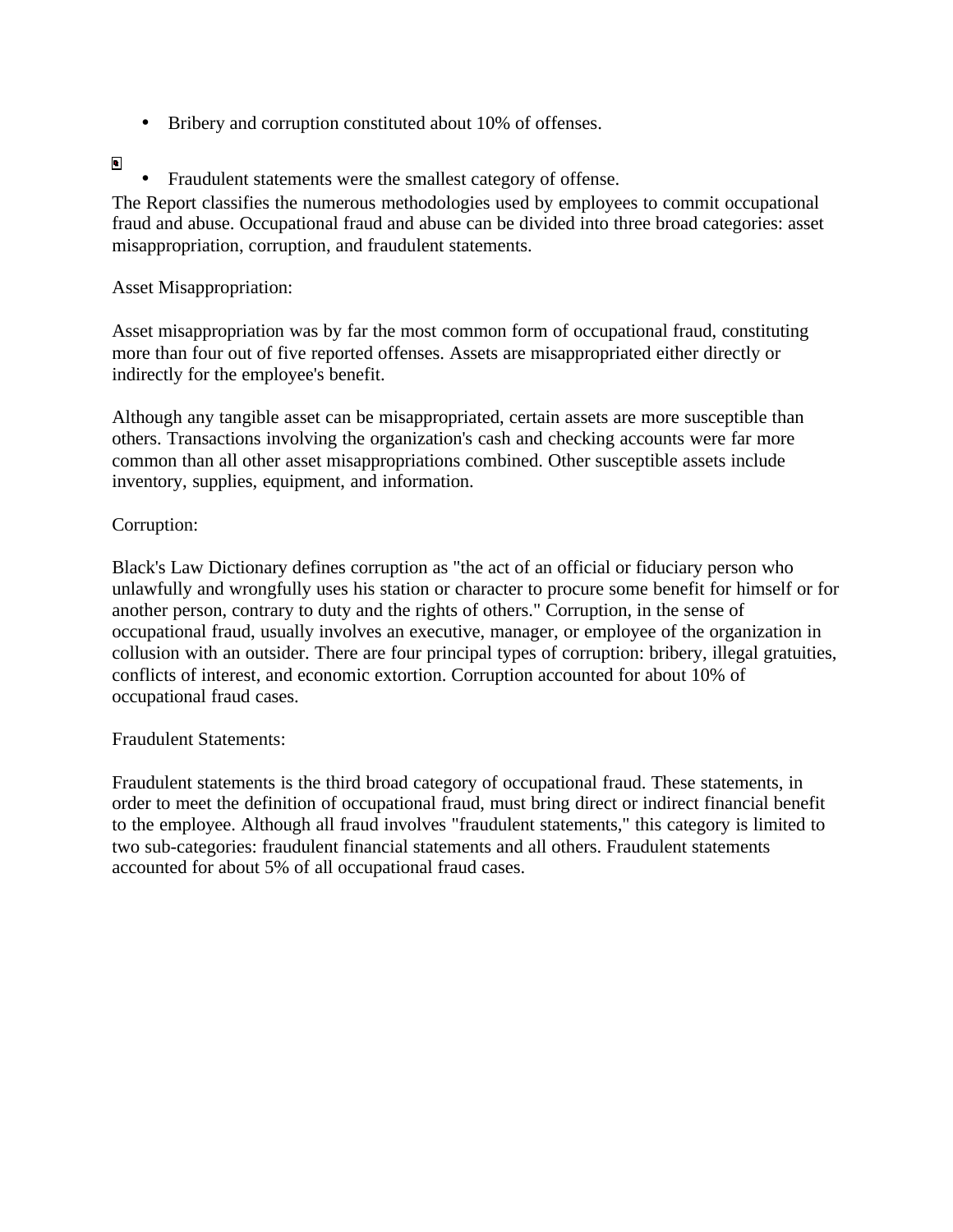

## $\blacksquare$

Median Loss Per Cited Financial Category: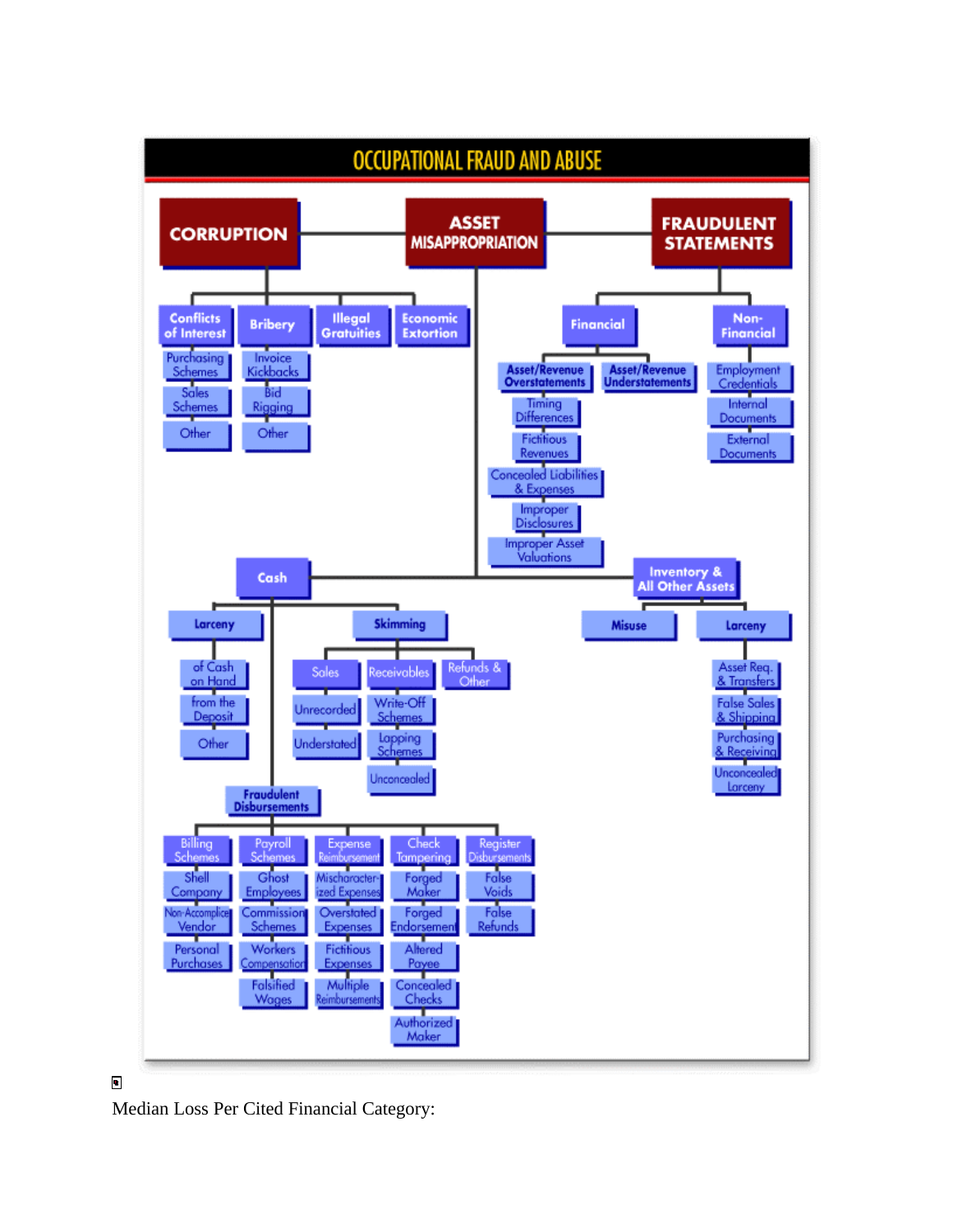As a part of the study of methodologies, each respondent was asked to provide information on how fraud and abuse affected different financial accounts within the organization. Fraud in the cash account resulted in median losses of \$100,000. Fraud in accounts receivable and services resulted in the highest median losses of about \$300,000 in each category.



 $\blacksquare$ 

Percent of the Most Frequently Cited Financial Accounts:

The most common account affected by occupational fraud and abuse is cash, representing 47% of the incidents. The account least affected was other expenses, which was cited in about 10% of all cases.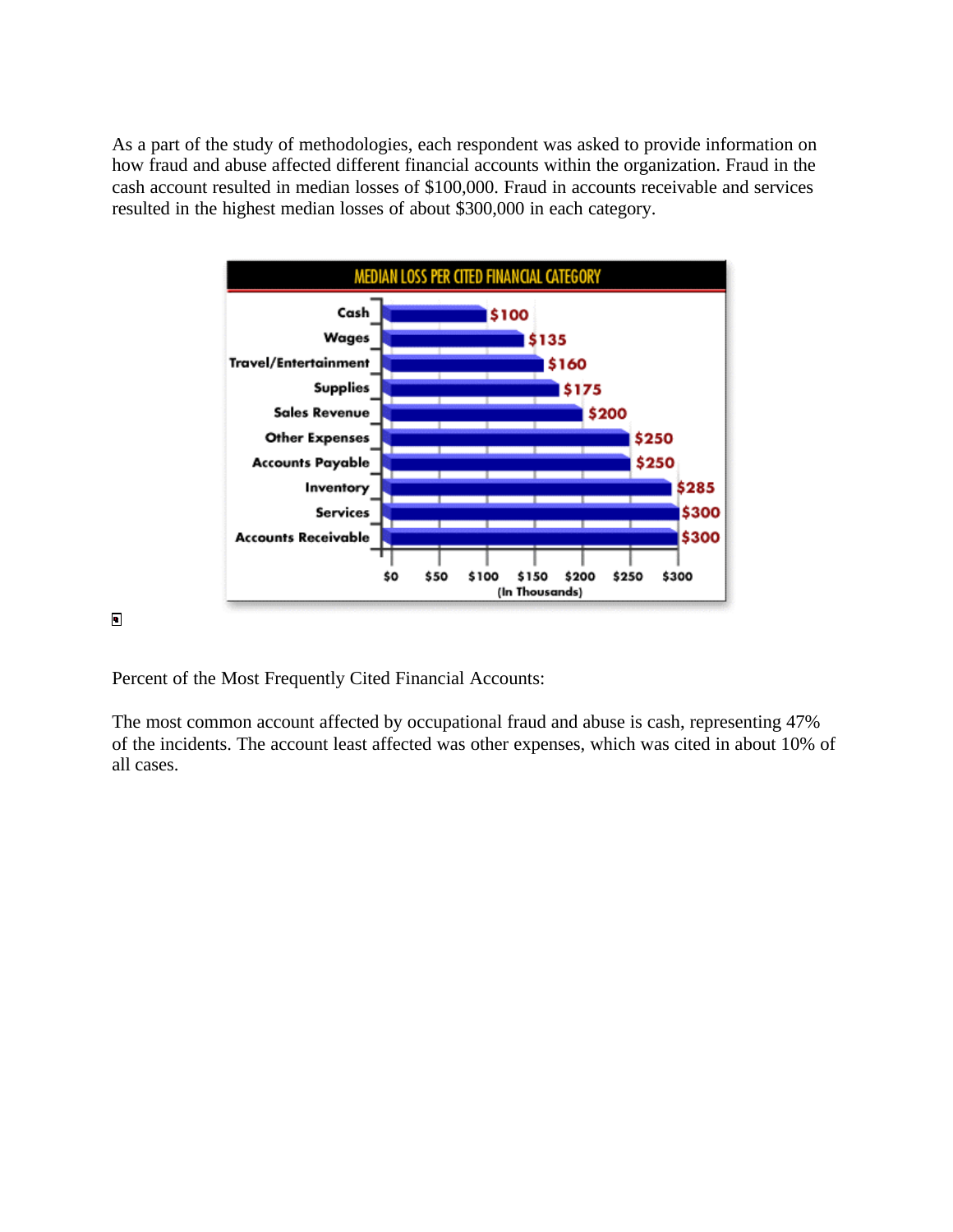

• Case Study #1747:

A 55-year-old MBA recipient was an avid biker. So avid, in fact, that he charged a \$5,000 mountain bike to his company as "construction equipment." He was caught when he tried to claim reimbursement for an out-of-state biking convention. The executive had falsely described his trip as a "management seminar."

• Case Study #1555:

A male employee made \$7,000 in international long distance personal telephone calls and charged them to his company as "other expenses."

## **Report to the Nation: Section 8 (Conclusions)**

- 1. Certified Fraud Examiners consider the problem of occupational fraud and abuse to be a serious one. CFEs generally occupy positions within organizations where they investigate a wide range of abusive and fraudulent behavior. They are aware not only of the direct costs of the behavior, but also of the indirect costs: loss of productivity, pilferage, and related expenses.
- 2. There is a direct correlation between the employee's age, sex, position, and the median loss due to fraud and abuse. The data revealed that the most predictive variable concerning the amount lost was the perpetrator's position in the organization. As a general rule, men and older employees occupy higher positions and therefore have greater access to assets.
- 3. Smaller organizations are the most vulnerable to occupational fraud and abuse. Organizations with 100 or fewer employees suffered the largest median losses per capita. Generally, this is because sophisticated internal controls, designed to deter occupational fraud, are less prevalent in smaller organizations.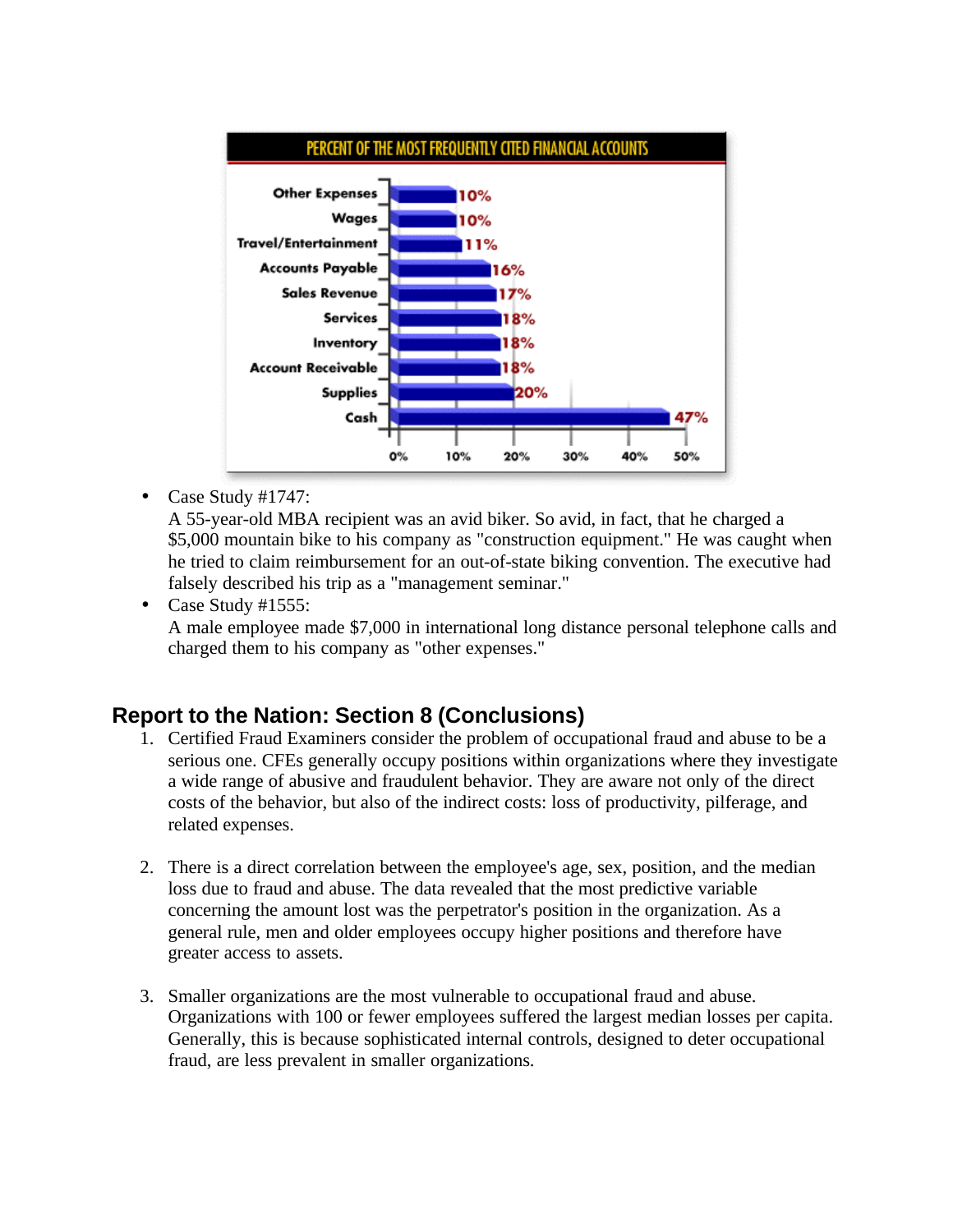- 4. A lack of understanding of the nature of occupational fraud and abuse adds to its cost. Certified Fraud Examiners frequently comment that executives often are reluctant to believe fraud and abuse occurs within their organizations. Because of their clandestine nature, many of these offenses go undetected until significant losses are incurred.
- 5. Relatively few occupational fraud and abuse offenses are discovered through routine audits. Most fraud is uncovered as a result of tips and complaints from other employees. To deter and detect fraud and abuse, many experts believe an employee hotline is the single most cost-effective measure. Some organizations install their own hot lines, while others use a subscription service such as the EthicsLine, maintained by the Association of Certified Fraud Examiners.
- 6. The expansion of computers in organizations likely will increase losses due to occupational fraud and abuse. The use of computers in business has drastically changed the speed with which financial transactions can be accomplished. In addition, computers often do not create the documents necessary to easily detect fraud and abuse. Many experts see increasing reliance on computers as a likely cause of additional offenses. However, computers are also being employed to detect fraud and abuse.
- 7. The rate of occupational fraud and abuse likely will rise. It is caused by many complex sociological factors. Individual and corporate morality are difficult to quantify. Among other things, increasing demands on the criminal justice system by violent criminals may make fraud and abuse prosecutions more difficult. Additional proactive vigilance and education, however, as well as consumer action, could stem future increases in occupational fraud and abuse.

## $\blacksquare$

# **Report to the Nation: Section 9 (Minimizing the Costs of Occupational Fraud and Abuse)**

Occupational fraud and abuse cannot be eliminated in the workforce, but its costs can be reduced. Doing so requires preventative action, starting with a basic understanding of the nature of these offenses.

Generally, occupational fraud and abuse starts small and continues to grow, sometimes threatening the very existence of the organization. Because of fraud's clandestine nature, employers often are reluctant to believe it exists. This is especially true in small organizations.

It is equally true, however, that trust is the cornerstone of occupational fraud and abuse. As a result, the organization must seek a balance between trusting its employees too much and too little. While some occupational fraud is well hidden, most is not. And most can be prevented and detected with common sense and inexpensive solutions.

Consult a Certified Fraud Examiner: